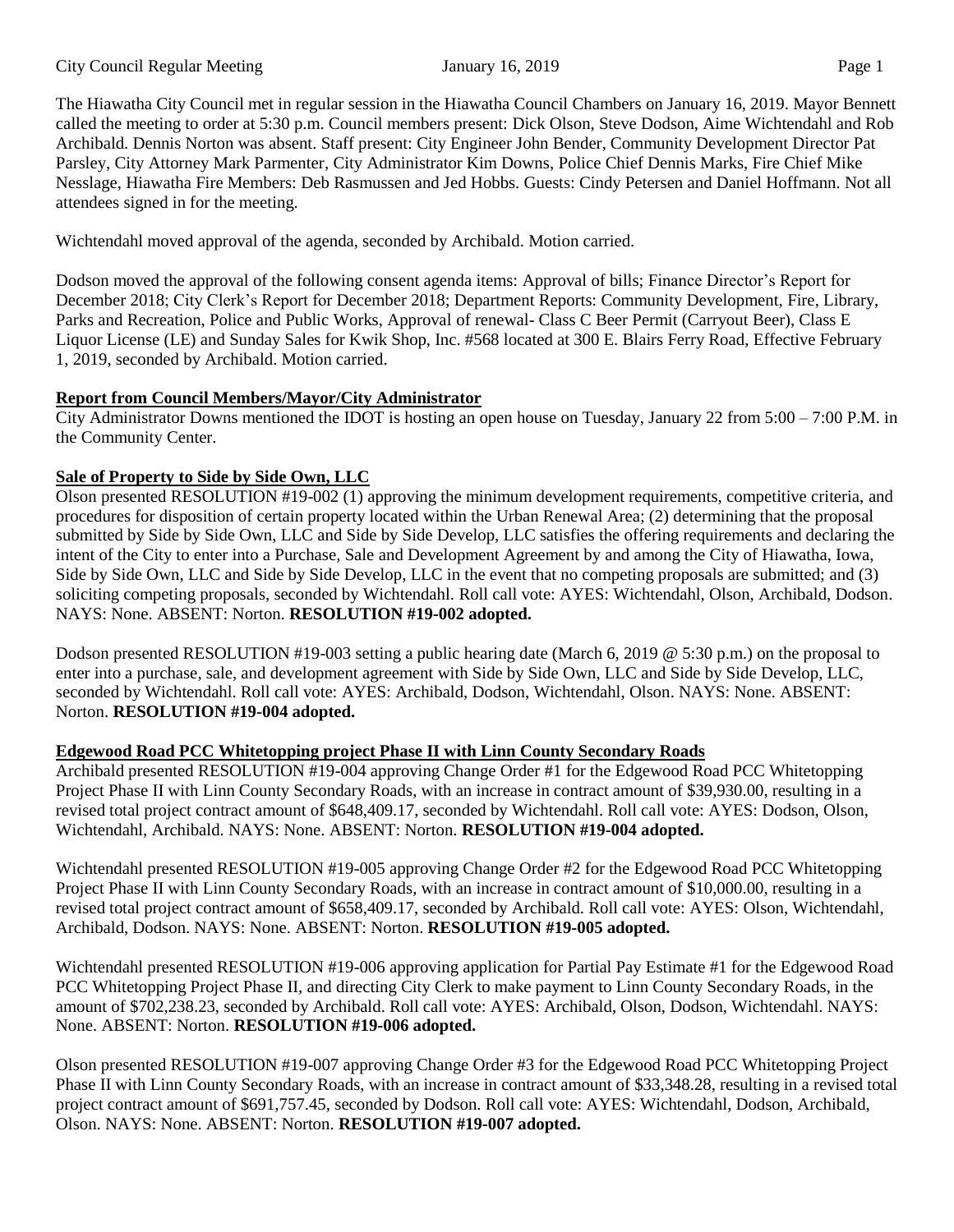Dodson presented RESOLUTION #19-008 approving (Balancing) Change Order #4 for the Edgewood Road PCC Whitetopping Project Phase II with Linn County Secondary Roads, with an increase in contract amount of \$51,881.81. Total amended contract amount \$743,639.26, seconded by Wichtendahl. Roll call vote: AYES: Dodson, Wichtendahl, Olson, Archibald. NAYS: None. ABSENT: Norton. **RESOLUTION #19-008 adopted.** 

Wichtendahl presented RESOLUTION #19-009 accepting the Edgewood Road PCC Whitetopping Project Phase II, constructed by Linn County Secondary Road Department, and approving application for (Final) Pay Estimate #2 and directing City Clerk to make payment to Linn County Secondary Road Department, in the amount of \$41,401.03 immediately, seconded by Olson. Roll call vote: AYES: Archibald, Olson, Wichtendhal, Dodson. NAYS: None. ABSENT: Norton. **RESOLUTION #19-009 adopted.** 

#### **Approving a Professional Services Agreement with Anderson Bogert Engineers to conduct a study for a Quiet Zone for Center Point Road, Emmons Street and Blairs Ferry Road railroad crossings**

Dodson presented RESOLUTION #19-010 approving a Professional Services Agreement with Anderson Bogert Engineers to conduct a study for a Quiet Zone for Center Point Road, Emmons Street and Blairs Ferry Road railroad crossings in the amount not to exceed \$27,018.00, seconded by Wichtendahl. Roll call vote: AYES: Olson, Archibald, Dodson, Wichtendahl. NAYS: None. ABSENT: Norton. **RESOLUTION #19-010 adopted.** 

### **Approving an Engineering Design Contract for the Village Center Public Improvements**

Olson presented RESOLUTION #19-011 approving an Engineering Design Contract for the Village Center Public Improvements with MMS Consultants, Inc. in an amount not to exceed \$60,000.00, seconded by Dodson. Roll call vote: AYES: Wichtendahl, Dodson, Archibald, Olson. NAYS: None. ABSENT: Norton. **RESOLUTION #19-011 adopted.** 

## **2018 Robins Road Pavement Rehabilitation Project**

Dodson presented RESOLUTION #19-012 approving (Balancing) Change Order #1 for the 2018 Robins Road Pavement Rehabilitation Project with L.L. Pelling, Inc., with a decrease in contract amount of \$18,857.46. Total amended contract amount \$229,179.68, seconded by Wichtendahl. Roll call vote: AYES: Archibald, Olson, Wichtendahl, Dodson. NAYS: None. ABSENT: Norton. **RESOLUTION #19-012 adopted.** 

Wichtendahl presented RESOLUTION #19-013 accepting the 2018 Robins Road Pavement Rehabilitation Project, constructed by L.L. Pelling, Inc., and approving application for (Final) Pay Estimate #2 and directing City Clerk to make payment to L.L. Pelling, Inc., in the amount of \$0.00 immediately. Five (5) percent retainage in the amount of \$11,458.98 will be released after thirty (30) days has elapsed from the date of acceptance if no claims against the project are filed, seconded by Archibald. Roll call vote: AYES: Dodson, Wichtendahl, Olson, Archibald. NAYS: None. ABSENT: Norton. **RESOLUTION #19-013 adopted.** 

### **2018 Hiawatha Sewer Extension and Forcemain Replacement Project**

Wichtendahl presented RESOLUTION #19-014 approving a Permanent Roadway and Utility Easement and Temporary Construction Easement on the property located at along Edgewood Road; as ag land owned by Trustee Sharon R. Taylor in connection with the 2018 Hiawatha Sewer Extension and Forcemain Replacement Project, seconded by Dodson. Roll call vote: AYES: Olson, Archibald, Wichtendahl, Dodson. NAYS: None. ABSENT: Norton. **RESOLUTION #19-014 adopted.** 

Olson presented RESOLUTION #19-015 approving a Permanent Roadway and Utility Easement and Temporary Construction Easement on the property located at along Edgewood Road; as ag land owned by Trustee Jane Fink in connection with the 2018 Hiawatha Sewer Extension and Forcemain Replacement Project, seconded by Wichtendahl. Roll call vote: AYES: Archibald, Wichtendahl, Dodson, Olson. NAYS: None. ABSENT: Norton. **RESOLUTION #19-015 adopted.** 

# **Peck's Landing First Addition and Second Addition**

Archibald presented RESOLUTION #19-016 approving the release of a (public infrastructure improvements) development agreement by and between the City of Hiawatha and Peck's Landing, LLC Peck's Landing First Addition, seconded by Dodson. Roll call vote: AYES: Olson, Dodson, Wichtendahl, Archibald. NAYS: None. ABSENT: Norton. **RESOLUTION #19-016 adopted.**